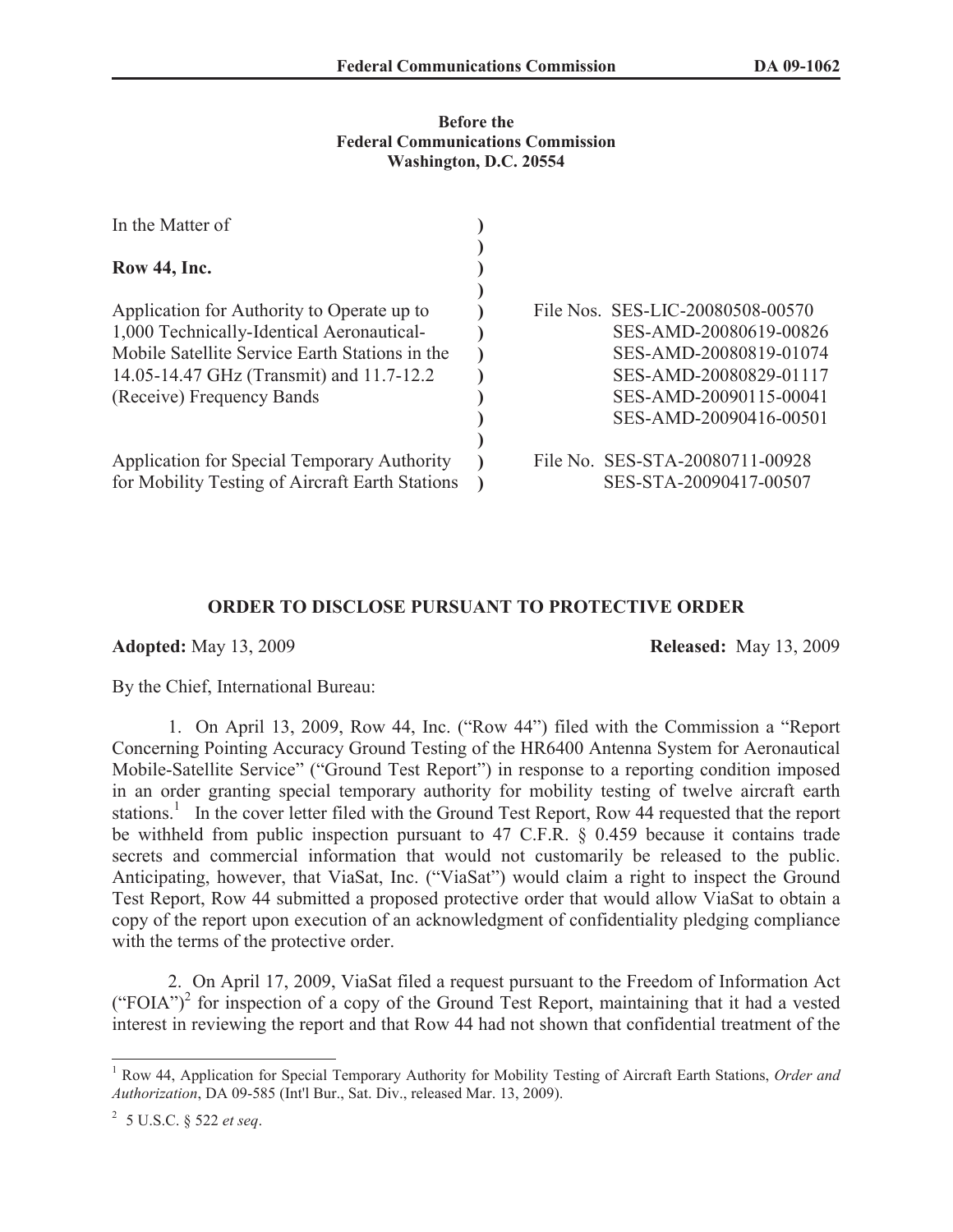report was warranted.<sup>1</sup> ViaSat also said in the FOIA Request that it might accept reviewing the report under a protective order but asserted that the protective order that Row 44 had initially proposed was too restrictive.

3. On April 23, 2009, Row 44 reported that it had reached agreement with ViaSat on arrangements for disclosure of the Ground Test Report pursuant to the terms of a proposed protective order.<sup>2</sup> We conclude that disclosure on the agreed terms will serve the public interest.

4. Accordingly, IT IS ORDERED that Row 44 SHALL provide to ViaSat a copy of the Ground Test Report under the terms of the appended Protective Order after ViaSat has executed the appended Acknowledgment of Confidentiality.

5. This Order is issued pursuant to Section 4(i) of the Communications Act, as amended, 47 U.S.C. § 154(i), and authority delegated under Sections 0.51 and 0.261 of the Commission's rules, 47 C.F.R. §§ 0.51 and 0.261, and is effective upon release.

#### FEDERAL COMMUNICATIONS COMMISSION

John V. Giusti Acting Chief, International Bureau

<sup>&</sup>lt;sup>1</sup> Letter dated Apr. 16, 2009 to Anthony Dale, Managing Director, from John P. Janka and Jarrett S. Taubman, Counsel for ViaSat, Inc. FOIA Control Number 2009-346.

 $2$  Letter with attachments dated Apr. 23, 2009 to Stephen Duall, Chief, Policy Branch, Satellite Division, from David S. Keir, Counsel to Row 44, Inc.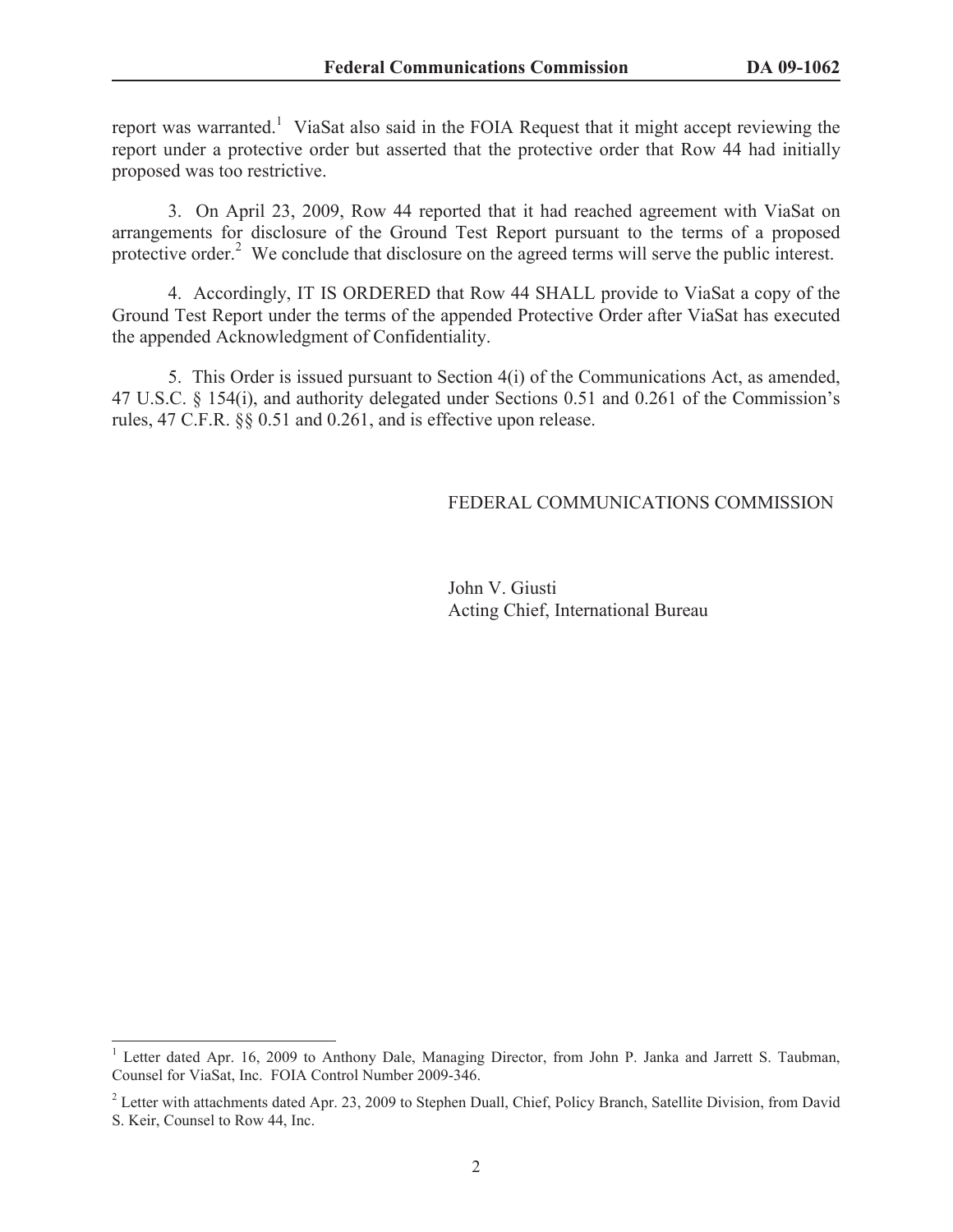### **APPENDIX A: PROTECTIVE ORDER**

1. *Introduction*. On April 13, 2009, Row 44, Inc. ("Row 44") filed with the Commission a "Report Concerning Pointing Accuracy Ground Testing of the HR6400 Antenna System for Aeronautical Mobile-Satellite Service" ("Report") in response to a reporting condition attached to the special temporary authorization granted on March 13, 2009. Row 44 has agreed to provide to ViaSat, pursuant to the terms herein, an unredacted copy of the Report (hereafter the "Confidential Report"). Consequently, the International Bureau ("Bureau") has adopted this Protective Order to ensure that "Confidential Information," as defined herein, provided to ViaSat (hereafter referred to as a "Reviewing Party") is afforded protection from disclosure. The Protective Order reflects the manner in which Confidential Information is to be treated and is not intended to constitute a resolution of the merits concerning whether any Confidential Information would be released publicly by the Commission upon a proper request under FOIA or other applicable law or regulation, including 47 C.F.R. § 0.442.

2. *Definitions.* As used herein, capitalized terms, not otherwise defined herein, shall have the following meanings:

"Confidential Information" means any information contained in the Confidential Report or otherwise submitted by Row 44 in connection with a Relevant Proceeding and pursuant to a request for confidential treatment, or derived from any such information (the "Related Information"), but does not include any information that can be demonstrated by documentary evidence to be or to have been (i) generally employed in the industry, (ii) already known by the Reviewing Party or Counsel at the time of disclosure, (iii) obtained lawfully by the Reviewing Party or Counsel from a source other than Row 44 that has the right to make disclosure of such information, (iv) publicly available through no violation by the Reviewing Party or Counsel of this Protective Order, or (v) independently developed by employees of the Reviewing Party or Counsel who have had no access to either (1) the Confidential Report or other information submitted by Row 44 in connection with a Relevant Proceeding pursuant to a request for confidential treatment, or (2) any information derived from the Confidential Report or other information submitted by Row 44 pursuant to a request for confidential treatment;

"Counsel" means Outside Counsel of Record;

"Outside Counsel of Record" means the firm(s) of attorneys representing a Reviewing Party;

"Relevant Proceedings" means the proceedings captioned above relating to the application (lead File No. SES-LIC-20080508-00571) filed by Row 44 to operate earth station facilities in the aeronautical-mobile satellite service, as well as any future applications that may seek to amend a captioned application or to obtain special temporary authority with respect to the

<sup>1</sup> *See* Row 44, Application for Special Temporary Authority for Mobility Testing of Aircraft Earth Stations, *Order and Authorization*, DA 09-585 (Int'l Bur., Sat. Div., released Mar. 13, 2009).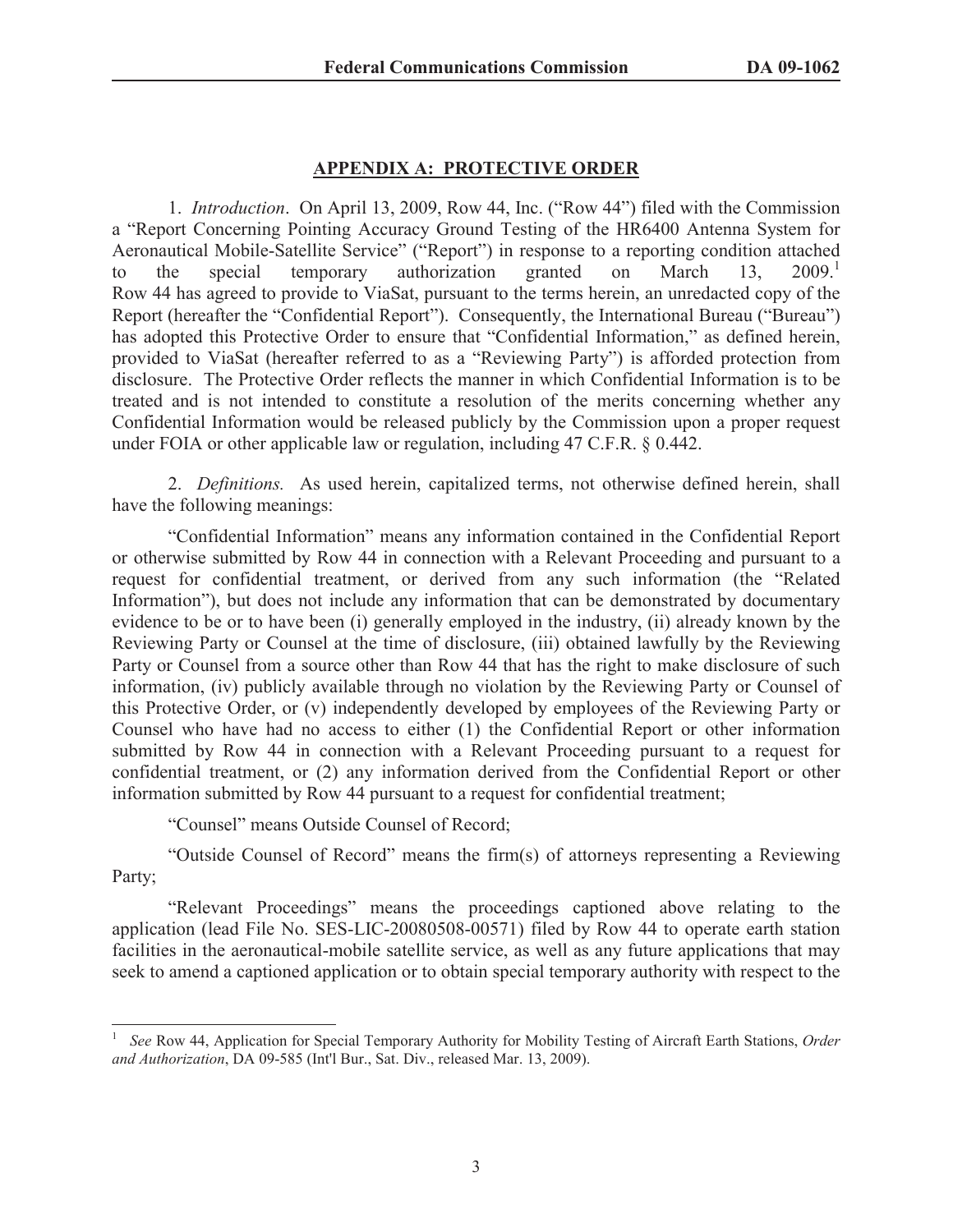operations proposed, or to modify following grant any FCC authorization arising from the captioned proceedings;

"Representatives" means employees of the Reviewing Party who are not involved in competitive decision-making (i.e., the employee's activities, association, and relationship with a Reviewing Party are not such as to involve such employee's advice concerning, or participation in, any or all of the Reviewing Party's business decisions made in light of similar or corresponding information about a competitor), and other employees of the Reviewing Party with respect to whom Row 44 has expressly stated it would not object, but excludes in all cases the officers and directors of the Reviewing Party.

3. *Use of Confidential Information.* Persons obtaining access to Confidential Information under this Protective Order shall use the information solely for preparation and conduct of Relevant Proceedings as delineated in this paragraph and paragraphs 5, 10, and 11, and any subsequent judicial proceeding arising directly from these proceedings and, except as provided herein, shall not use such documents or information for any other purpose, including without limitation business, governmental, or commercial purposes, or in other administrative, regulatory or judicial proceedings.

4. *Non-disclosure of Confidential Information.* Except with the prior written consent of Row 44, or as hereinafter provided under this Protective Order, no Confidential Information may be disclosed by a Reviewing Party to any person other than the Commission and its staff.

5. *Permissible Disclosure.* Subject to the requirements of paragraph 8, Confidential Information may be reviewed by Counsel and Representatives as defined herein. Subject to the requirements of paragraph 8, Counsel may disclose Confidential Information to the following individuals, provided that they are not involved in the analysis underlying the business decisions of any competitor of Row 44 or AeroSat Avionics, LLC ("AeroSat"), nor do they participate directly in those business decisions: (1) outside consultants or experts retained for the purpose of assisting Counsel in these proceedings; (2) paralegals or other employees of such Counsel not described in clause 3 of this paragraph 5 assisting Counsel in this proceeding; (3) employees of such Counsel involved solely in one or more aspects of organizing, filing, coding, converting, storing, or retrieving documents or data or designing programs for handling data connected with these proceedings, or performing other clerical or ministerial functions with regard to documents connected with these proceedings; and (4) employees of third-party contractors performing one or more of the functions set forth in clause 3 of this paragraph 5. Individuals who have obtained access to Confidential Information in accordance with the provisions of this paragraph 5 and paragraph 8 may discuss and share the contents of the Confidential Information with any other person who has also obtained access in accordance with the provisions of this paragraph 5 and paragraph 8, and with Commission and its staff.

6. *Protection of Confidential Information.* Persons described in paragraph 5 shall have the obligation to ensure that access to Confidential Information is strictly limited as prescribed in this Protective Order. Such persons shall further have the obligation to ensure that (1) Confidential Information is used only as provided in this Protective Order; and (2) the documents are not duplicated except as necessary for filing at the Commission under seal as provided in paragraph 10 below.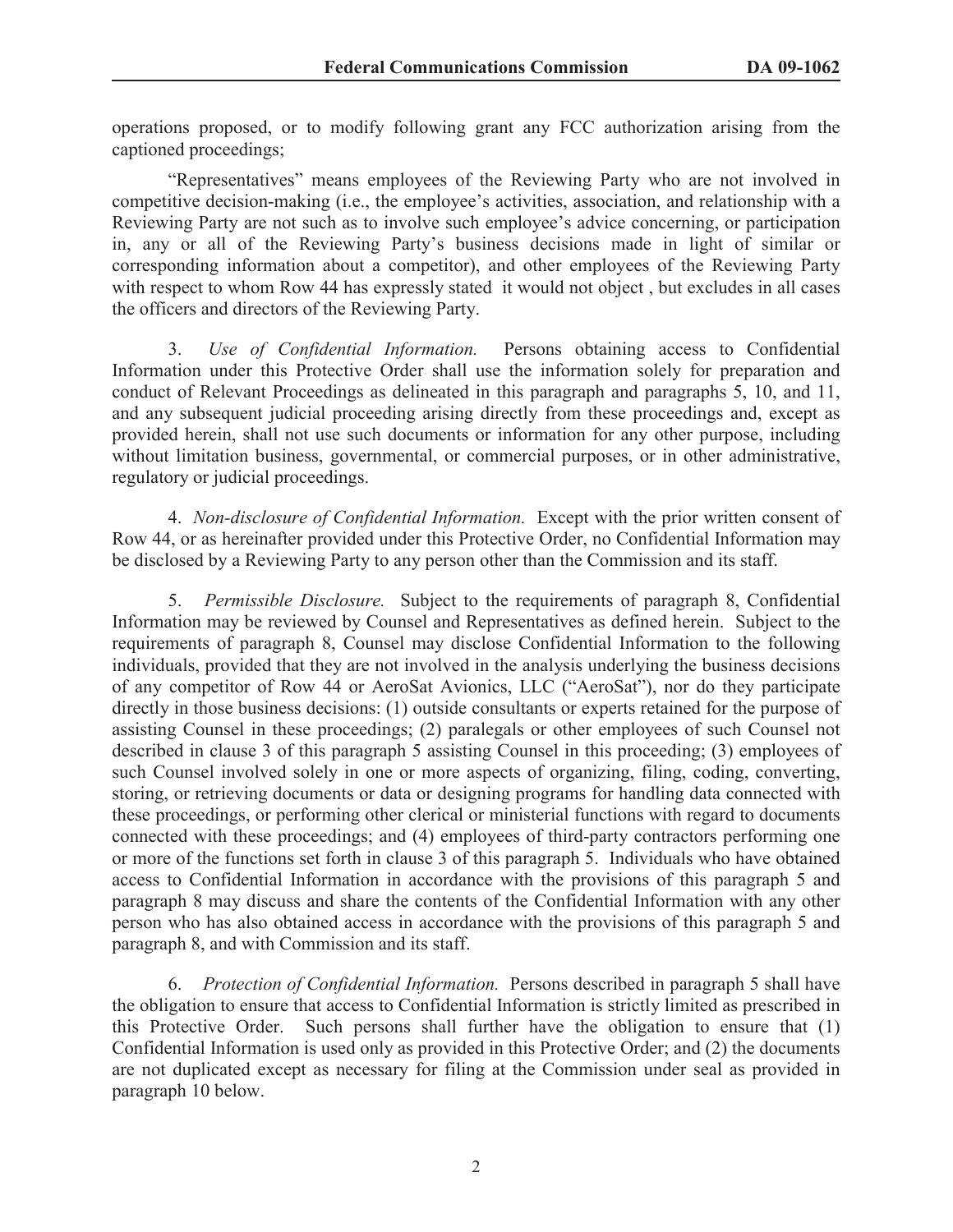7. *Prohibited Copying.* If, in the judgment of Row 44, the documents contain information so sensitive that it should not be copied by anyone, the relevant pages of the documents shall bear the legend "Copying Prohibited," and no copies of such pages, in any form, shall be made. Application for relief from this restriction against copying may be made to the Commission, with notice to Row 44.

8. *Procedures for Obtaining Access to Confidential Information.* In all cases where access to Confidential Information is permitted pursuant to paragraph 5, before reviewing or having access to any Confidential Information, each person seeking such access shall execute the Acknowledgment of Confidentiality ("Acknowledgment") (see Appendix B) and file it with the Bureau, on behalf of the Commission, and serve it upon Row 44 so that the Acknowledgment is received by Row 44 at least two business days prior to such person's reviewing such Confidential Information. Where the person seeking access is one described in either clause 3 or 4 of paragraph 5, the Acknowledgment shall be delivered promptly prior to the person obtaining access. Row 44 shall have an opportunity to object to the disclosure of the documents to any such persons. Any objection must be filed at the Commission and served on Counsel representing, retaining or employing such person within one business day after receiving a copy of that person's Acknowledgment (or where the person seeking access is one described in either clause 3 or 4 of paragraph 5, such objection shall be filed and served as promptly as practicable after receipt of the relevant Acknowledgment). Until any such objection is resolved by the Commission and, if appropriate, any court of competent jurisdiction prior to any disclosure, and unless such objection is resolved in favor of the person seeking access, persons subject to an objection from Row 44 shall not have access to Confidential Information. Upon receipt of an Acknowledgment and upon there being no objection by Row 44 to the person seeking access, Row 44 shall deliver a copy of the documents to such person.

9. *Requests for Additional Disclosure.* If any person requests disclosure of Confidential Information outside of the terms of this Protective Order, requests will be treated in accordance with Sections 0.442 and 0.461 of the Commission's rules.

10. *Filings with the Commission.* Persons described in paragraph 5 may, in any documents that they file in a Relevant Proceeding, reference Confidential Information, but only if they comply with the following procedure:

a. Any portions of the pleadings that contain or disclose Confidential Information must be physically segregated from the remainder of the pleadings;

b. The portions of pleadings containing or disclosing Confidential Information must be covered by a separate letter to the Secretary of the Commission referencing this Protective Order;

c. Each page of any party's filing that contains or discloses Confidential Information subject to this order must be clearly marked: "Confidential Information included pursuant to Protective Order, DA 09-  $\therefore$  and

d. The confidential portion(s) of the pleading shall be served on the Secretary of the Commission, the Bureau, and Row 44. Such confidential portions shall be served under seal, and shall not be placed in the Commission's public file. A party filing a pleading containing Confidential Information shall also file redacted copies of the pleading containing no Confidential Information, which copies shall be placed in the Commission's public files. Parties should not provide courtesy copies of pleadings containing Confidential Information to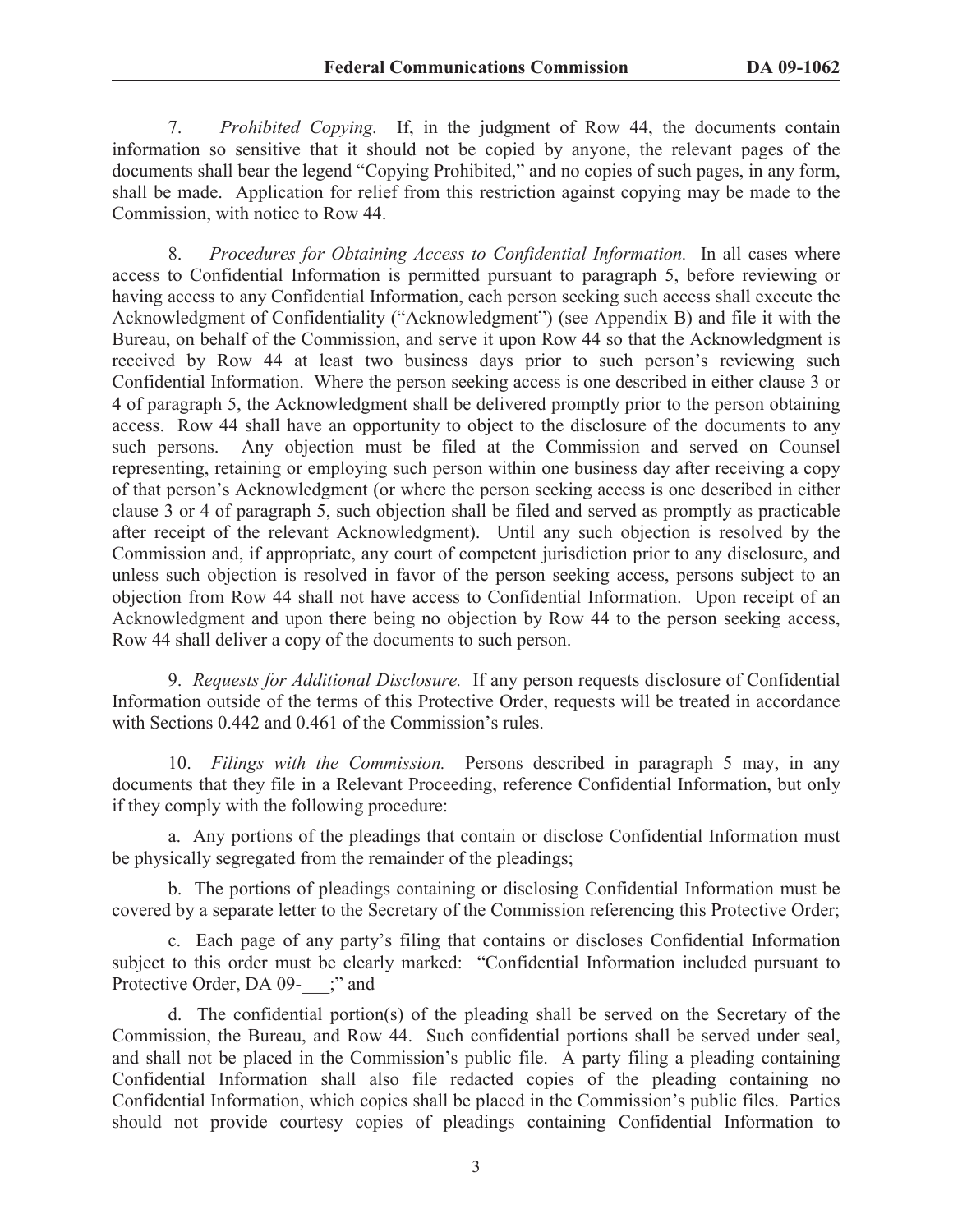Commission Staff unless the Bureau so requests. Any courtesy copies shall be submitted under seal.

11. *Client Consultation.* Nothing in this order shall prevent or otherwise restrict Counsel from rendering advice to their clients relating to the conduct of this proceeding and any subsequent judicial proceeding arising therefrom and, in the course thereof, relying generally on examination of Confidential Information; provided, however, that in rendering such advice and otherwise communicating with such client, Counsel shall not disclose Confidential Information.

12. *No Waiver of Confidentiality.* Disclosure of Confidential Information as provided herein by any person shall not be deemed a waiver by Row 44 of any privilege or entitlement to confidential treatment of such Confidential Information. Reviewing parties, by viewing this material agree: (1) not to assert any such waiver; (2) not to use Confidential Information to seek disclosure in any other proceeding; and (3) that accidental disclosure of Confidential Information by Row 44 or any company providing technology or services to Row 44 shall not be deemed a waiver of any privilege or entitlement as long as Row 44 takes prompt remedial action.

13. *Subpoena by Courts, Departments or Agencies.* If a court, or a federal or state department or agency issues a subpoena or orders production of the documents or any Confidential Information that a party has obtained under terms of this Protective Order, such party shall promptly notify Row 44 of the pendency of such subpoena or order. Consistent with the independent authority of any court, department or agency, such notification must be accomplished such that Row 44 has a full opportunity to oppose such production prior to the production or disclosure of the documents or Confidential Information.

14. *Third Party Beneficiary.* Certain elements of the Confidential Information, including but not limited to the Confidential Report identified in paragraph 1, are proprietary to AeroSat, which is a third party beneficiary of this Protective Order.

15. *Violations of Protective Order.* Should a person that has properly obtained access to Confidential Information under this Protective Order violate any of its terms, that person shall immediately convey that fact to the Commission and to Row 44. Further, should such violation consist of improper disclosure of Confidential Information, the violating person shall take all necessary steps to remedy the improper disclosure. The Commission retains its full authority to fashion appropriate sanctions for violations of this Protective Order, including but not limited to suspension or disbarment of Counsel from practice before the Commission, forfeitures, cease and desist orders, and denial of further access to Confidential Information in this or any other Commission proceeding. Nothing in this Protective Order shall limit any other rights and remedies available to Row 44 at law or in equity against any person using Confidential Information in a manner not authorized by this Protective Order.

16. *Termination of Proceeding.* The provisions of this Protective Order shall not terminate at the conclusion of this proceeding. Within two weeks after conclusion of the Relevant Proceedings and any administrative or judicial review, persons described in paragraph 5 shall destroy or return to Row 44 the documents and all copies of the same. No material whatsoever derived from these materials may be retained by any person having access thereto, except Counsel (as described in paragraph 5) may retain, under the continuing strictures of this Protective Order, two copies of pleadings (one of which may be in electronic format) containing Confidential Information prepared on behalf of the party. All Counsel shall make certification of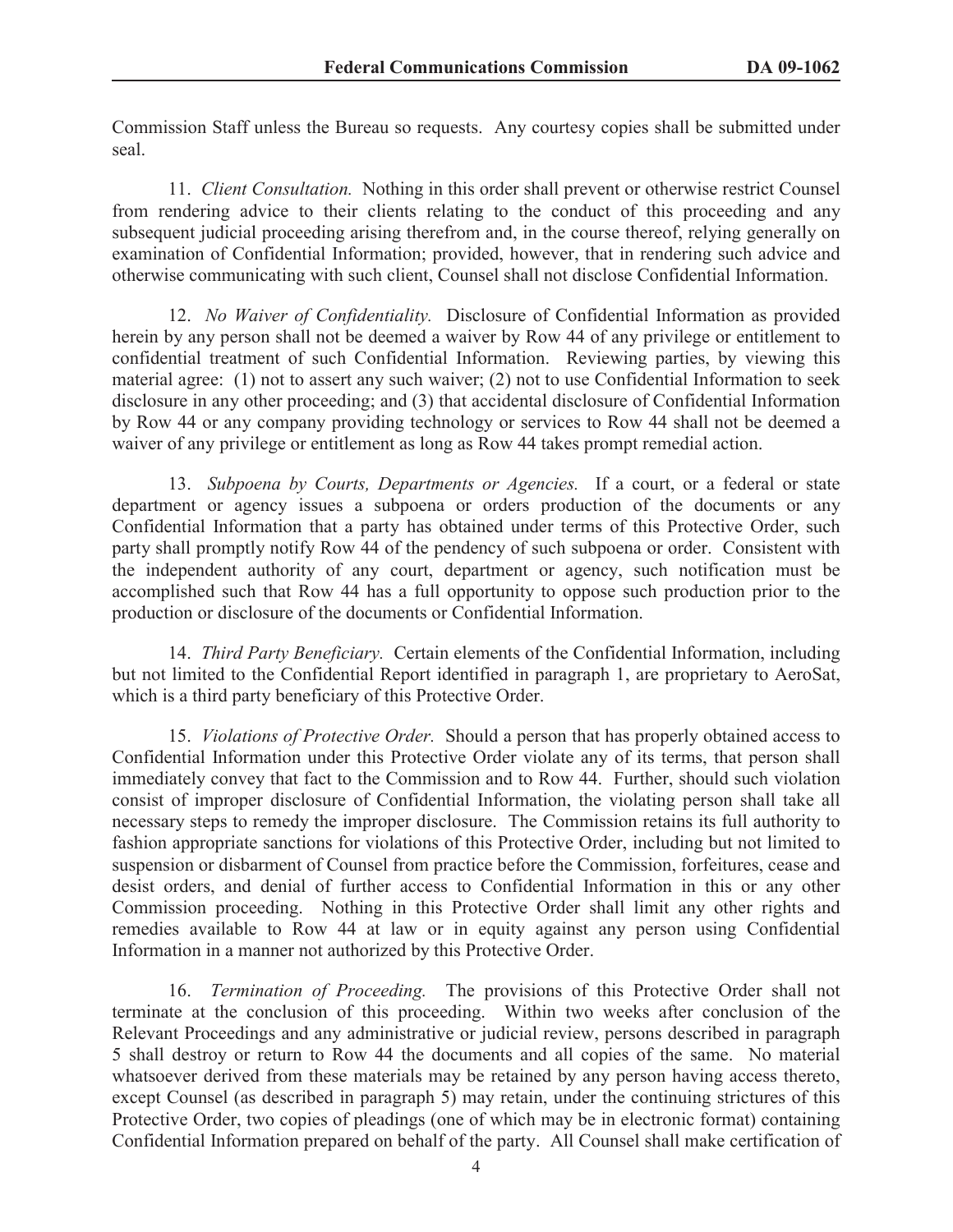compliance herewith and shall deliver the same to Counsel for Row 44 not more than three weeks after conclusion of the Relevant Proceedings. The provisions of this paragraph 15 regarding retention of Stamped Confidential Documents and copies of same shall not be construed to apply to the Commission or its staff.